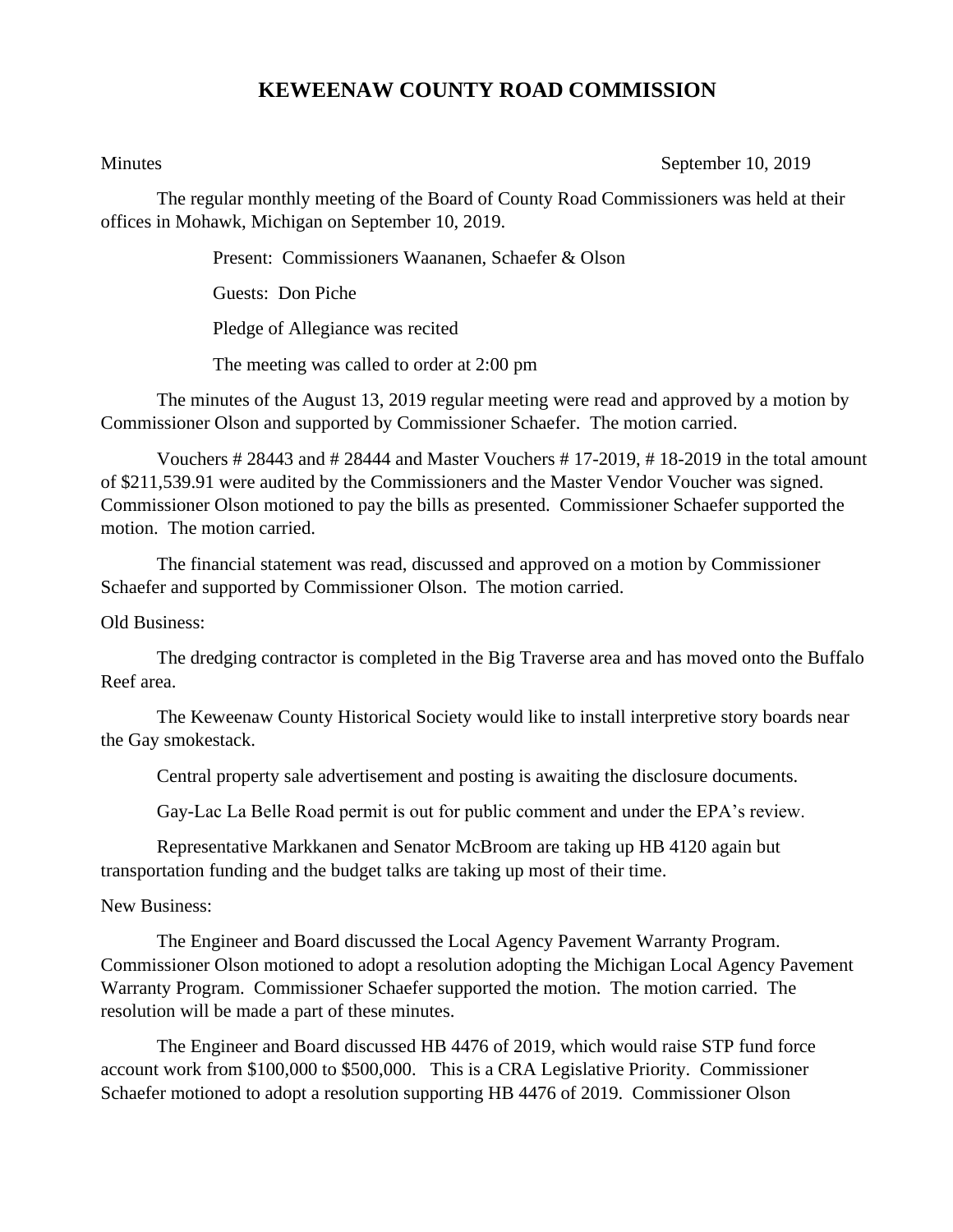Keweenaw County Road Commission Minutes September 10, 2019 Page 2

supported the motion. The motion carried. The resolution will be made a part of these minutes.

The Engineer informed the Board on the status of the paving projects on portions of the Lac La Belle Road, Gay-Lac La Belle Road, Bete de Grise Road, Gratiot Lake Access Road, Sand Point Road and Doc's Drive.

The MDOT pavement marking project was discussed and, on a motion by Commissioner Olson with support from Commissioner Schaefer, the Board decided not to participate in the MDOT pavement marking pilot project. This difficult decision was based on the time of year, cost, 3 lost months of use, upcoming sanding and plowing, and the rainy forecast for the next 2 weeks.

The Engineer and Board discussed the Graco RoadLazer pavement marking system. The Engineer is in contact with the company trying to organize a demonstration either this fall or next spring.

The Superintendents' Seminar and Winter Operations conferences were discussed. No one is planning on attending.

\_\_\_\_\_\_\_\_\_\_\_\_\_\_\_\_\_\_\_\_\_\_\_\_\_\_\_\_\_\_\_ \_\_\_\_\_\_\_\_\_\_\_\_\_\_\_\_\_\_\_\_\_\_\_\_\_\_\_\_\_\_\_

Other items of routine business were discussed

The meeting adjourned at 2:45 pm

Joe Waananen, Chairman Gregg Patrick, Engineer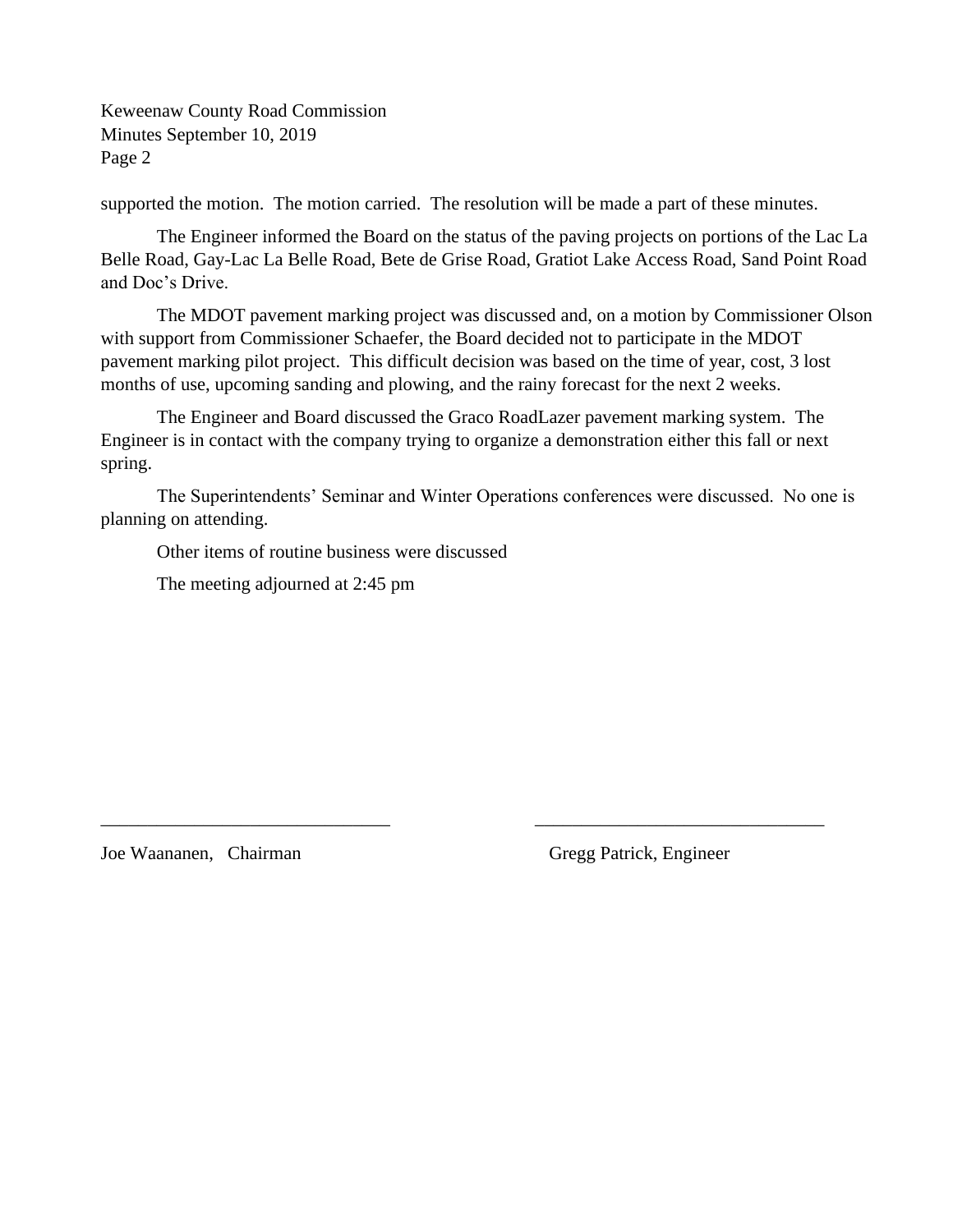**3oard of Commissioners** oe Waananen, Chairman lichard Schaefer, Member lick Olson, Member

Administration Gregg M. Patrick, P.E. Eng. Mgr. Ken Rowe, Clerk

P.O. Box 379 1916 4th St. Mohawk, Michigan 49950 Telephone (906) 337-1610 Fax (906) 337-1404



## **EXTRACT COPY**

The following is an extract copy of the minutes of the meeting of the Keweenaw County Road Commission, held in the office in Mohawk on Tuesday, September 10, 2019.

"It was moved by Commissioner Schaefer and seconded by Commissioner Olson to approve the following resolution.

WHEREAS, Public Act 51 of the State of Michigan Public Acts of 1951 requires all construction and preservation projects with estimated construction costs exceeding \$100,000 be completed by contract and,

**WHEREAS**, the Michigan Department of Transportation (MDOT) has established requirements for Construction of Federally Funded (Federal Aid) Local Agency Projects by Non-Competitive Bid Contract (Force Account) and,

WHEREAS, these requirements limit a Local Agency to the lesser of five force account projects per fiscal year, or force account authorizations totaling \$400,000 per fiscal year, regardless of work type or funding source and,

WHEREAS, the County Road Association of Michigan has a legislative priority to support increasing the MDOT \$100,000 per project threshold, as long as the Local Agency demonstrates work can be performed using 6 percent less federal dollars than if the work was performed through competitive bidding and,

WHEREAS, Representative Eisen has introduced House Bill 4476 of 2019 in the Michigan House of Representatives to amend PA 51 of 1951 to revise the limit for competitive bidding from \$100,000 to \$500,000 on projects for highways, streets, roads, and bridges for construction or preservation projects

**NOW THEREFORE, BE IT RESOLVED, that the Keweenaw County Road Commission hereby** strongly supports HB 4476 and also supports eliminating any limit on the number of projects or the total dollar amount that can be used by a Local Agency for force account work.

AYES: Commissioner Waananen, Schaefer, and Olson **ROLL CALL VOTE** 

NAYS: None

**MOTION CARRIED"** 

I hereby certify that the above is a true extract copy of the Resolution taken from the minutes of the Keweenaw County Road Commission's regular meeting of September 10, 2019

Kenneth W. Rowe, Clerk